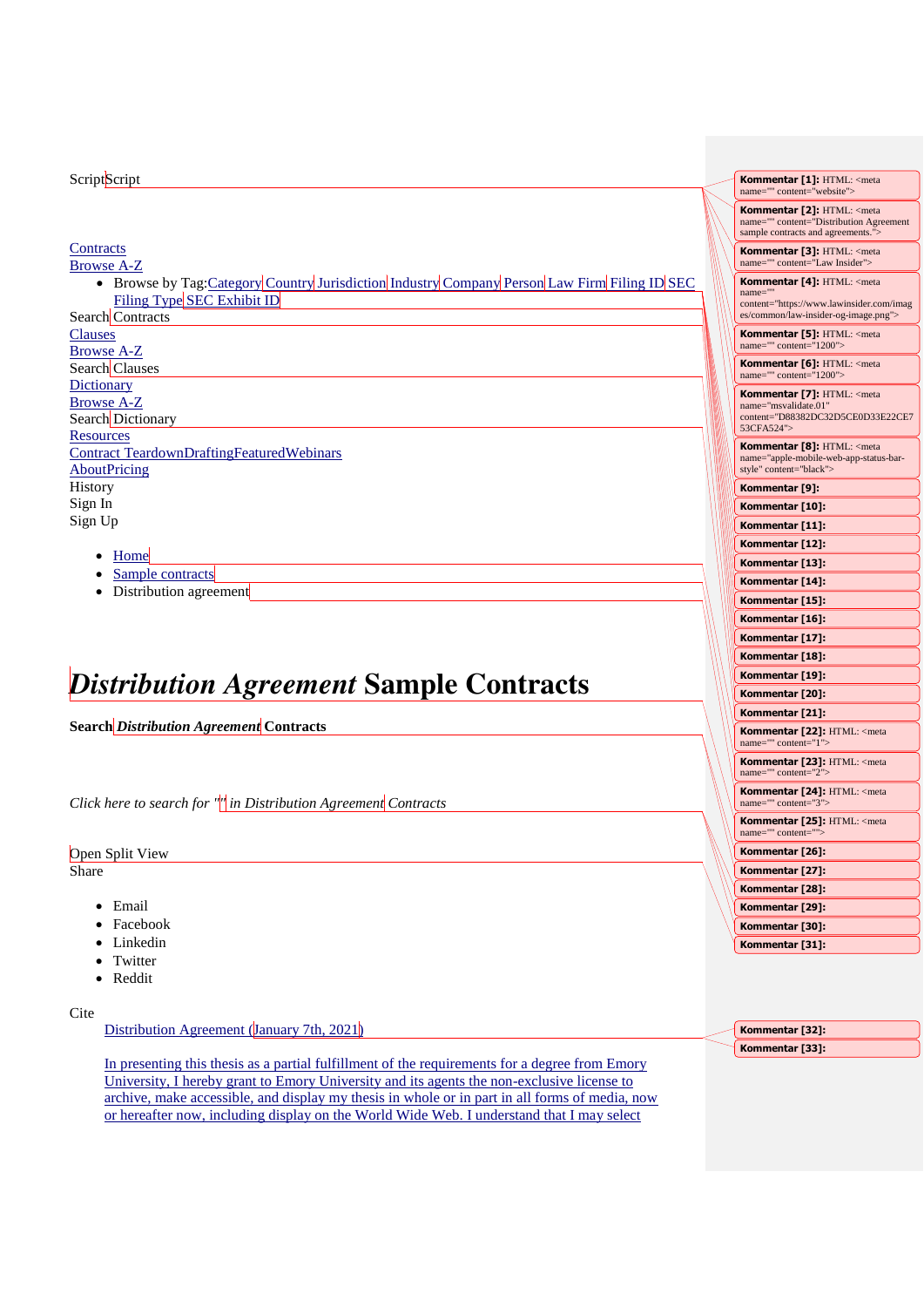| some access restrictions as part of the online submission of this thesis. I retain all ownership<br>rights to the copyright of the thesis. I also retain the right to use in future works (such as<br>articles or books) all or part of this thesis.                                                                                                                                                                                                                                                                                                                                                                                                                                                                                                |                 |
|-----------------------------------------------------------------------------------------------------------------------------------------------------------------------------------------------------------------------------------------------------------------------------------------------------------------------------------------------------------------------------------------------------------------------------------------------------------------------------------------------------------------------------------------------------------------------------------------------------------------------------------------------------------------------------------------------------------------------------------------------------|-----------------|
| DISTRIBUTION AGREEMENT (January 6th, 2021)                                                                                                                                                                                                                                                                                                                                                                                                                                                                                                                                                                                                                                                                                                          | Kommentar [34]: |
| BETWEEN: (the "Company"), a corporation organized and existing under the laws of the<br>[State/Province] of [STATE/PROVINCE], with its head office located at:                                                                                                                                                                                                                                                                                                                                                                                                                                                                                                                                                                                      | Kommentar [35]: |
| <b>DISTRIBUTION AGREEMENT (January 6th, 2021)</b>                                                                                                                                                                                                                                                                                                                                                                                                                                                                                                                                                                                                                                                                                                   | Kommentar [36]: |
| In presenting this thesis or dissertation as a partial fulfillment of the requirements for an<br>advanced degree from Emory University, I hereby grant to Emory University and its agents<br>the non-exclusive license to archive, make accessible, and display my thesis or dissertation in<br>whole or in part in all forms of medial, now or hereafter known, including display on the<br>world wide web. I understand that I may select some access restrictions as part of the online<br>submission of this thesis or dissertation. I retain all ownership rights to the copyright of the<br>thesis or dissertation. I also retain the right to use in future works (such as articles or books)<br>all or part of this thesis or dissertation. | Kommentar [37]: |
| Distribution Agreement (January 6th, 2021)                                                                                                                                                                                                                                                                                                                                                                                                                                                                                                                                                                                                                                                                                                          | Kommentar [38]: |
| In presenting this thesis or dissertation as a partial fulfillment of the requirements for an<br>advanced degree from Emory University, I hereby grant to Emory University and its agents<br>the non-exclusive license to archive, make accessible, and display my thesis or dissertation in<br>whole or in part in all forms of media, now or hereafter known, including display on the<br>world wide web. I understand that I may select some access restrictions as part of the online<br>submission of this thesis or dissertation. I retain all ownership rights to the copyright of the<br>thesis or dissertation. I also retain the right to use in future works (such as articles or books)<br>all or part of this thesis or dissertation.  | Kommentar [39]: |
| <b>BEER DISTRIBUTION AGREEMENT (January 4th, 2021)</b>                                                                                                                                                                                                                                                                                                                                                                                                                                                                                                                                                                                                                                                                                              | Kommentar [40]: |
| This Agreement between Brewery Name, herein "Supplier," and XYZ Beer Distributor, Inc.<br>herein "Distributor," is entered and effective on the date agreed upon by both parties and set<br>forth below.                                                                                                                                                                                                                                                                                                                                                                                                                                                                                                                                            | Kommentar [41]: |
| Distribution Agreement (January 3rd, 2021)                                                                                                                                                                                                                                                                                                                                                                                                                                                                                                                                                                                                                                                                                                          | Kommentar [42]: |
| In presenting this thesis as a partial fulfillment of the requirements for a degree from Emory<br>University, I hereby grant to Emory University and its agents the non-exclusive license to<br>archive, make accessible, and display my thesis in whole or in part in all forms of media, now<br>or hereafter known, including display on the world wide web. I understand that I may select<br>some access restrictions as part of the online submission of this thesis. I retain all ownership<br>rights to the copyright of the thesis. I also retain the right to use in future works (such as<br>articles or books) all or part of this thesis.                                                                                               | Kommentar [43]: |
| Delaware Wilshire Private Markets Fund - DISTRIBUTION AGREEMENT (December 31st,                                                                                                                                                                                                                                                                                                                                                                                                                                                                                                                                                                                                                                                                     | Kommentar [44]: |
| 2020                                                                                                                                                                                                                                                                                                                                                                                                                                                                                                                                                                                                                                                                                                                                                | Kommentar [45]: |
| THIS DISTRIBUTION AGREEMENT (this "Agreement') is made as of this<br>day of<br>2021, by and between Delaware Wilshire Private Markets Fund (the "Trust"), a<br>statutory trust formed under the laws of Delaware, and SEI Investments Distribution Co. (the<br>"Distributor"), a Pennsylvania corporation.                                                                                                                                                                                                                                                                                                                                                                                                                                          | Kommentar [46]: |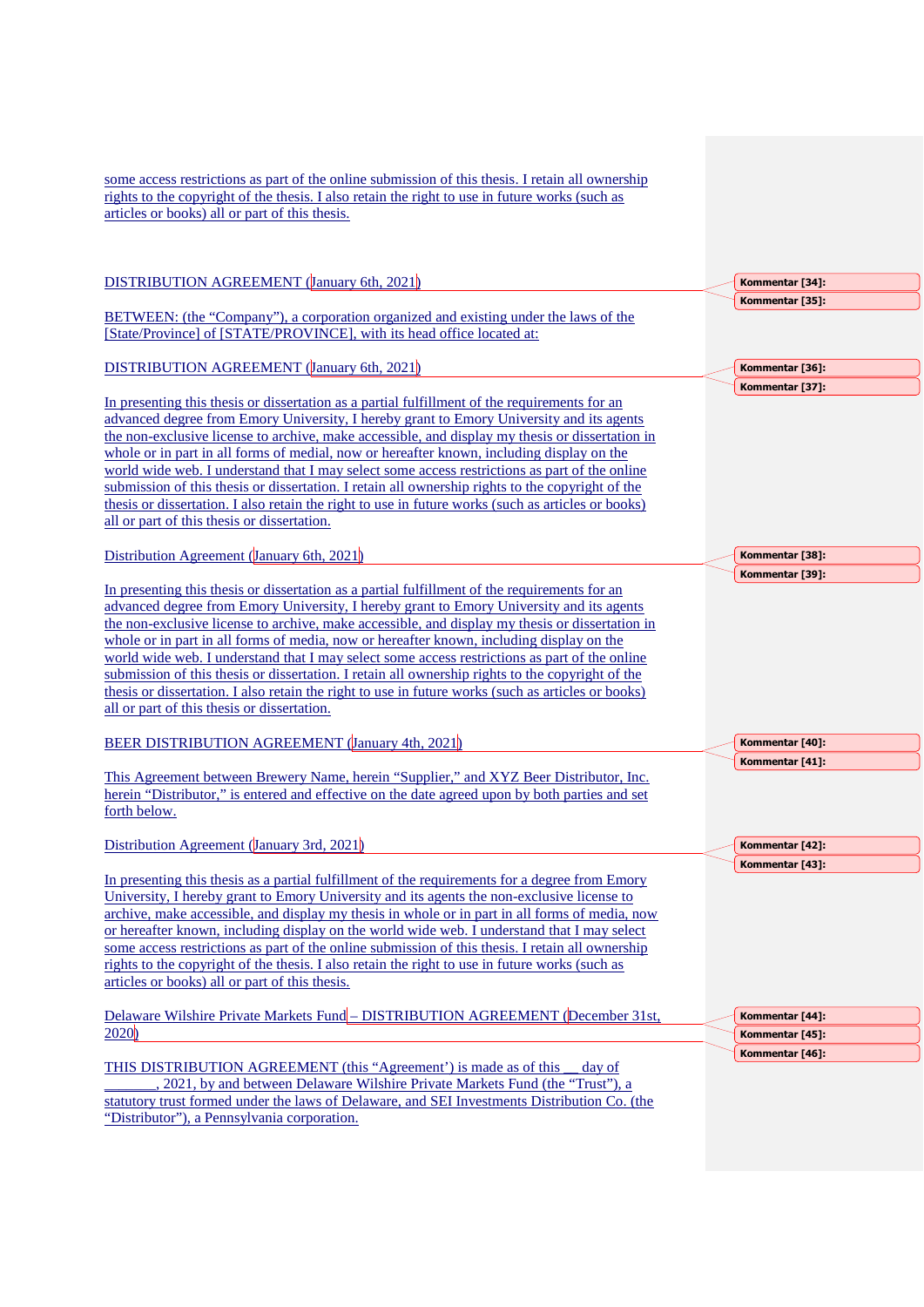| DISTRIBUTION AGREEMENT (December 30th, 2020)                                                                                                                                                                                                                                                                                                                                                                                                                  | Kommentar [47]:                    |
|---------------------------------------------------------------------------------------------------------------------------------------------------------------------------------------------------------------------------------------------------------------------------------------------------------------------------------------------------------------------------------------------------------------------------------------------------------------|------------------------------------|
| pelled to forego an earned vacation or accept vacation pay in lieu thereof without his and the<br>Union's consent. In situations where an em ployee agrees to accept vacation pay in lieu of and                                                                                                                                                                                                                                                              | Kommentar [48]:                    |
| to forego earned vacations, the same shall be payable to the employee immediately upon his<br>becoming entitled thereto, and the Em ployer is to notify the Local Union No. 229 and verify<br>said transaction.                                                                                                                                                                                                                                               |                                    |
| Trust for Professional Managers - FIRST AMENDMENT TO DISTRIBUTION<br>AGREEMENT (December 30th, 2020)                                                                                                                                                                                                                                                                                                                                                          | Kommentar [49]:<br>Kommentar [50]: |
|                                                                                                                                                                                                                                                                                                                                                                                                                                                               | Kommentar [51]:                    |
| This first amendment (the "Amendment") to the Distribution Agreement (the "Agreement")<br>dated as of May 31, 2017 by and among Trust for Professional Managers ("Fund Company"),<br>PT Asset Management, LLC (f/k/a Performance Trust Investment Advisors, LLC) (the<br>"Advisor") and Foreside Fund Services, LLC ("Foreside") is entered into as of December 31,<br>2020 (the "Effective Date").                                                           |                                    |
| GPO Plus, Inc. - DESIGNATED TERRITORY DISTRIBUTION AGREEMENT (December                                                                                                                                                                                                                                                                                                                                                                                        | Kommentar [52]:                    |
| 30th, 2020                                                                                                                                                                                                                                                                                                                                                                                                                                                    | Kommentar [53]:                    |
| THIS DESIGNATED TERRITORY DISTRIBUTION AGREEMENT ("Agreement") is<br>made as of August 10, 2020 (the "Effective Date") by and between SafeHandles LLC, a<br>California limited liability company ("Supplier"), whose address is P.O. Box 18, Eureka, CA<br>95502, and GPO Plus, Inc., a Nevada corporation ("Distributor"), whose address is 1771 E.<br>Flamingo Road, Suite 201, Las Vegas, NV 89119.                                                        | Kommentar [54]:                    |
| American Century Etf Trust-AMENDED AND RESTATED DISTRIBUTION                                                                                                                                                                                                                                                                                                                                                                                                  | Kommentar [55]:                    |
| <b>AGREEMENT</b> (December 29th, 2020)                                                                                                                                                                                                                                                                                                                                                                                                                        | Kommentar [56]:                    |
| THIS DISTRIBUTION AGREEMENT is amended and restated as of the 1st day of January,<br>2021, by and between AMERICAN CENTURY ETF TRUST, a Delaware statutory trust (the<br>"Issuer"), and AMERICAN CENTURY INVESTMENT SERVICES, INC., a Delaware<br>corporation ("Distributor").                                                                                                                                                                                | Kommentar [57]:                    |
| <b>EBOOK AGENCY/COMMISSIONAIRE DISTRIBUTION AGREEMENT (December 29th,</b>                                                                                                                                                                                                                                                                                                                                                                                     | Kommentar [58]:                    |
| 2020                                                                                                                                                                                                                                                                                                                                                                                                                                                          | Kommentar [59]:                    |
| This Agreement is between, on the one hand, the Apple entities appointed as agent or<br>commissionaire on Exhibit A hereto (collectively and individually, as the context requires,<br>"Apple"), and, on the other hand, the legal entity associated with the iTunes Connect account<br>through which this Agreement is executed ("Publisher"), and is effective as of the date it is<br>electronically signed through iTunes Connect (the "Effective Date"). |                                    |
| Symmetry Panoramic Trust - DISTRIBUTION AGREEMENT (December 29th, 2020)                                                                                                                                                                                                                                                                                                                                                                                       | Kommentar [60]:                    |
| THIS DISTRIBUTION AGREEMENT (this "Agreement') is made as of this 17th day of July<br>2018, by and between Symmetry Panoramic Trust (the "Trust"), a Delaware statutory trust,<br>and SEI Investments Distribution Co. (the "Distributor"), a Pennsylvania corporation.                                                                                                                                                                                       | Kommentar [61]:<br>Kommentar [62]: |
| Series Portfolios Trust - DISTRIBUTION AGREEMENT (December 29th, 2020)                                                                                                                                                                                                                                                                                                                                                                                        | Kommentar [63]:                    |
|                                                                                                                                                                                                                                                                                                                                                                                                                                                               | Kommentar [64]:                    |
| THIS AGREEMENT is made and entered into as of December 29, 2020 by and between<br>Series Portfolios Trust, a Delaware statutory trust (the "Client"), and Quasar Distributors,<br>LLC, a Delaware limited liability company (the "Distributor").                                                                                                                                                                                                              | Kommentar [65]:                    |
|                                                                                                                                                                                                                                                                                                                                                                                                                                                               | Kommentar [66]:                    |
| F/M Funds Trust - DISTRIBUTION AGREEMENT (December 29th, 2020)                                                                                                                                                                                                                                                                                                                                                                                                | Kommentar [67]:<br>Kommentar [68]: |
|                                                                                                                                                                                                                                                                                                                                                                                                                                                               |                                    |
|                                                                                                                                                                                                                                                                                                                                                                                                                                                               |                                    |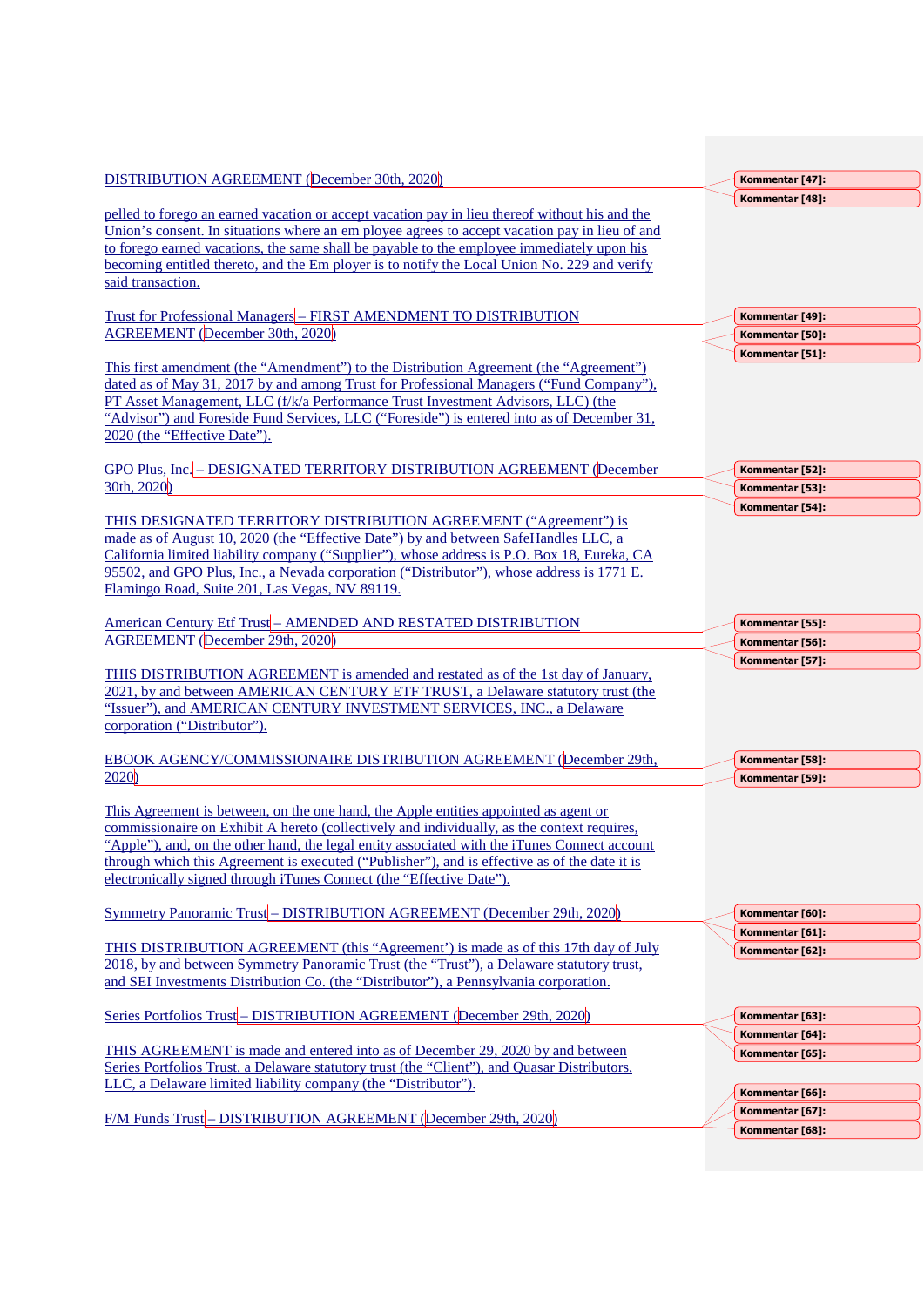This Agreement made as of December 29, 2020 by and among F/m Funds Trust (the "Trust"), an Ohio business trust, Oakhurst Capital Management, LLC, a Delaware limited liability company ("Adviser"), and Ultimus Fund Distributors, LLC, an Ohio limited liability company ("Distributor").

| DISTRIBUTION AGREEMENT DATED  (December 28th, 2020)                                                                                                                                                                                                                                                                                                                                                                                                                                                         |
|-------------------------------------------------------------------------------------------------------------------------------------------------------------------------------------------------------------------------------------------------------------------------------------------------------------------------------------------------------------------------------------------------------------------------------------------------------------------------------------------------------------|
| Templeton Global Smaller Companies Fund - AMENDMENT TO DISTRIBUTION<br><b>AGREEMENT</b> (December 28th, 2020)                                                                                                                                                                                                                                                                                                                                                                                               |
| This Amendment, dated as of May 13, 2020, is to each Distribution Agreement, as amended<br>and/or restated to date (each, an "Agreement"), by and between Franklin/Templeton<br>Distributors, Inc., a registered broker-dealer under the provisions of the Securities Exchange<br>Act of 1934, as amended, and a member of the Financial Industry Regulatory Authority (the<br>"Distributor"), and each registered open-end investment company identified on Schedule A<br>(each, an "Investment Company"). |
| Templeton Funds - AMENDMENT TO DISTRIBUTION AGREEMENT (December 28th,<br>2020                                                                                                                                                                                                                                                                                                                                                                                                                               |
| This Amendment, dated as of May 13, 2020, is to each Distribution Agreement, as amended<br>and/or restated to date (each, an "Agreement"), by and between Franklin/Templeton<br>Distributors, Inc., a registered broker-dealer under the provisions of the Securities Exchange<br>Act of 1934, as amended, and a member of the Financial Industry Regulatory Authority (the<br>"Distributor"), and each registered open-end investment company identified on Schedule A<br>(each, an "Investment Company"). |
| Neuberger Berman Income Funds-INSTITUTIONAL CLASS DISTRIBUTION<br><b>AGREEMENT SCHEDULE A (December 28th, 2020)</b>                                                                                                                                                                                                                                                                                                                                                                                         |
| Neuberger Berman Income Funds-NEUBERGER BERMAN INCOME FUNDS CLASS R6<br>DISTRIBUTION AGREEMENT SCHEDULE A (December 28th, 2020)                                                                                                                                                                                                                                                                                                                                                                             |
| Templeton China World Fund - AMENDMENT TO DISTRIBUTION AGREEMENT<br>(December 28th, 2020)                                                                                                                                                                                                                                                                                                                                                                                                                   |
| This Amendment, dated as of May 13, 2020, is to each Distribution Agreement, as amended<br>and/or restated to date (each, an "Agreement"), by and between Franklin/Templeton<br>Distributors, Inc., a registered broker-dealer under the provisions of the Securities Exchange<br>Act of 1934, as amended, and a member of the Financial Industry Regulatory Authority (the<br>"Distributor"), and each registered open-end investment company identified on Schedule A<br>(each, an "Investment Company"). |
| Addendum # 3 (Terms & Conditions) DISTRIBUTION AGREEMENT (December 28th,                                                                                                                                                                                                                                                                                                                                                                                                                                    |
| 2020                                                                                                                                                                                                                                                                                                                                                                                                                                                                                                        |
| GNR hereby grants to Distributor during the Term of this Agreement a non-exclusive and<br>non-transferable right and license to market and sell the Non-Exclusive Products (if any) in<br>the Territory.                                                                                                                                                                                                                                                                                                    |

| Kommentar [69]: |
|-----------------|
| Kommentar [70]: |
| Kommentar [71]: |
| Kommentar [72]: |
| Kommentar [73]: |

| Kommentar [74]: |
|-----------------|
| Kommentar [75]: |
| Kommentar [76]: |

| Kommentar [77]: |
|-----------------|
| Kommentar [78]: |
| Kommentar [79]: |
| Kommentar [80]: |
| Kommentar [81]: |
| Kommentar [82]: |
| Kommentar [83]: |
| Kommentar [84]: |
| Kommentar [85]: |
|                 |

**Kommentar [86]: Kommentar [87]:** 

| Templeton Growth Fund Inc - AMENDMENT TO DISTRIBUTION AGREEMENT                         | Kommentar [88]: |
|-----------------------------------------------------------------------------------------|-----------------|
| (December 28th, 2020)                                                                   | Kommentar [89]: |
|                                                                                         | Kommentar [90]: |
| This Amendment, dated as of May 13, 2020, is to each Distribution Agreement, as amended |                 |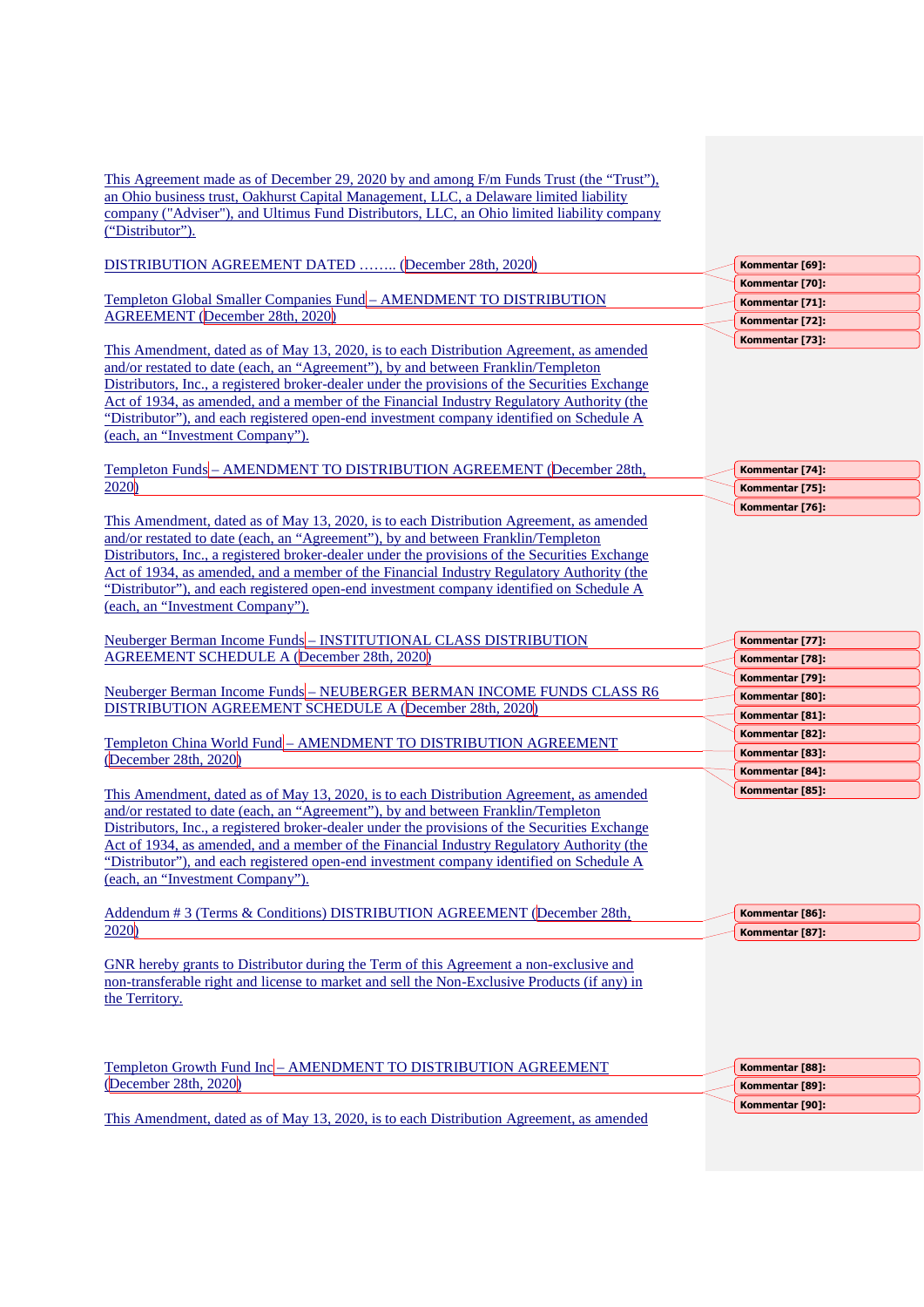and/or restated to date (each, an "Agreement"), by and between Franklin/Templeton Distributors, Inc., a registered broker-dealer under the provisions of the Securities Exchange Act of 1934, as amended, and a member of the Financial Industry Regulatory Authority (the "Distributor"), and each registered open-end investment company identified on Schedule A (each, an "Investment Company").

Qualtrics International Inc. – DISTRIBUTION AGREEMENT (December 28th, 2020)

This Distribution Agreement (this "Agreement") is dated as of the [ ] day of [ ], 202[ ] (the "Effective Date"), between Qualtrics International Inc., a Delaware corporation ("Qualtrics"), and SAP SE, a Societas Europaea registered in accordance with the corporate laws of Germany and the European Union ("SAP"). Qualtrics and SAP are sometimes referred to herein separately as a "Party" and together as the "Parties". Capitalized terms used herein and not otherwise defined shall have the meanings ascribed to them in Article X hereof.

Distribution Agreement (December 26th, 2020)

In presenting this thesis as a partial fulfillment of the requirements for a degree from Emory University, I hereby grant to Emory University and its agents the non-exclusive license to archive, make accessible, and display my thesis in whole or in part in all forms of media, now or hereafter now, including display on the World Wide Web. I understand that I may select some access restrictions as part of the online submission of this thesis. I retain all ownership rights to the copyright of the thesis. I also retain the right to use in future works (such as articles or books) all or part of this thesis.

Distribution Agreement (December 26th, 2020)

In presenting this thesis as a partial fulfillment of the requirements for a degree from Emory University, I hereby grant to Emory University and its agents the non-‐exclusive license to archive, make accessible, and display my thesis in whole or in part in all forms of media, now or hereafter now, including display on the World Wide Web. I understand that I may select some access restrictions as part of the online submission of this thesis. I retain all ownership rights to the copyright of the thesis. I also retain the right to use in future works (such as articles or books) all or part of this thesis.

Managed Portfolio Series – DISTRIBUTION AGREEMENT (December 23rd, 2020)

THIS DISTRIBUTION AGREEMENT ("Agreement'') is by and between Quasar Distributors, LLC (the "Distributor"), ATAC Rotation Fund ("Fund Company") and Pension Partners, LLC ("Adviser").

Alpha Architect ETF Trust – SEVENTH AMENDMENT TO THE ALPHA ARCHITECT ETF TRUST DISTRIBUTION AGREEMENT (December 23rd, 2020)

THIS SEVENTH AMENDMENT effective as of the last date on the signature block, to the Distribution Agreement, dated as of October 8, 2014 (the "Agreement") is entered into by and between Alpha Architect ETF Trust (the "Trust"), a Delaware statutory trust and Quasar Distributors, LLC (the "Distributor"), a Delaware limited liability company.

Bmo Funds, Inc. – THIRD AMENDMENT TO DISTRIBUTION AGREEMENT (December 23rd, 2020)

This third amendment (the "Amendment") to the Distribution Agreement (the "Agreement") dated as of November 7, 2019 by and between BMO Funds, Inc. (the "Client") and Foreside Financial Services, LLC ("Foreside") is entered into as of October 7, 2020 (the "Effective Date").

**Kommentar [91]: Kommentar [92]: Kommentar [93]:** 

**Kommentar [94]: Kommentar [95]:** 

**Kommentar [96]: Kommentar [97]:** 

**Kommentar [98]: Kommentar [99]: Kommentar [100]:** 

**Kommentar [101]: Kommentar [102]: Kommentar [103]:** 

**Kommentar [104]: Kommentar [105]: Kommentar [106]:**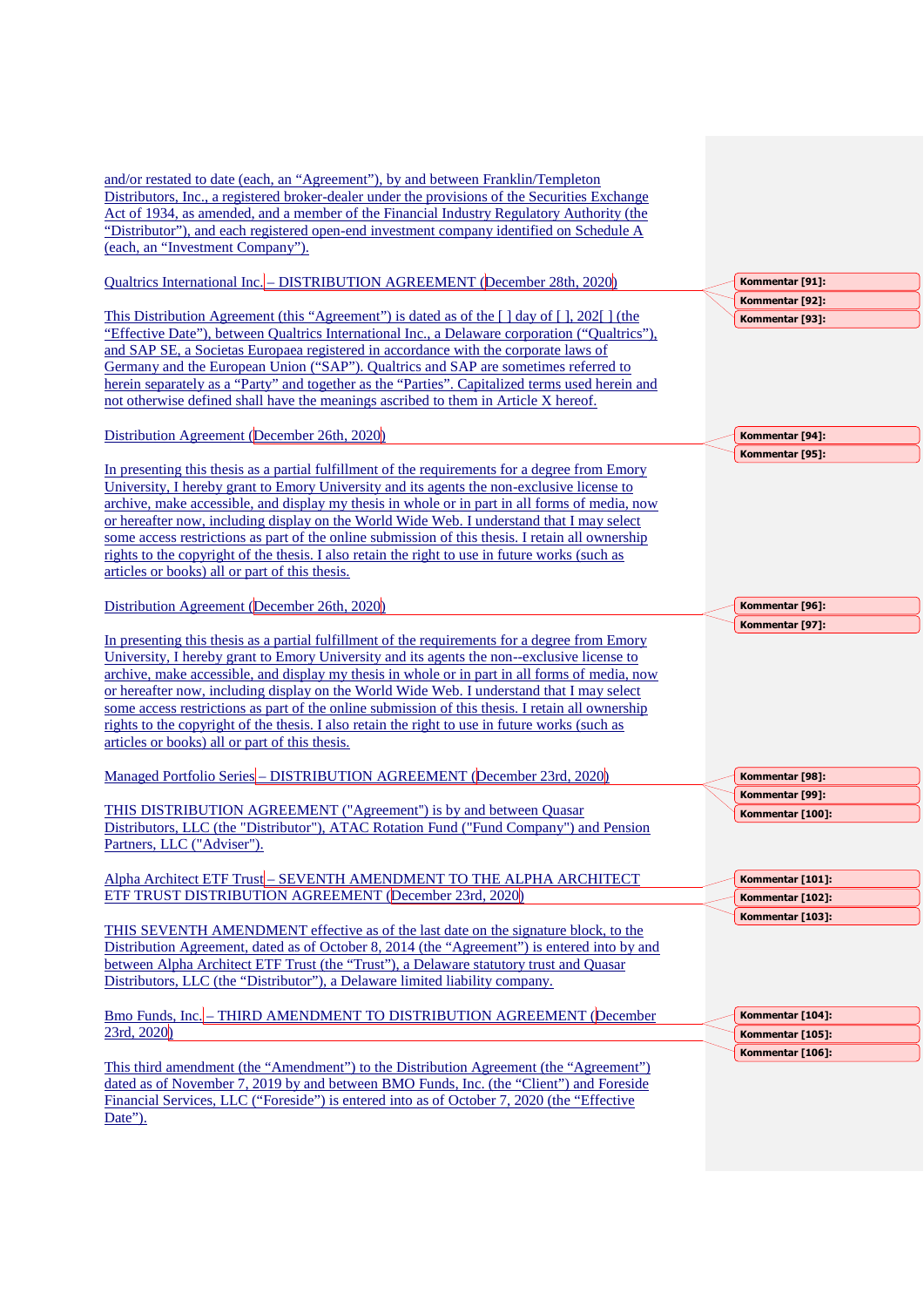| Alpha Architect ETF Trust-EIGHTH AMENDMENT TO THE ALPHA ARCHITECT ETF                                                                                                                                                                                                                                                                                                                                                                                                                                                                                          | Kommentar [107]: |
|----------------------------------------------------------------------------------------------------------------------------------------------------------------------------------------------------------------------------------------------------------------------------------------------------------------------------------------------------------------------------------------------------------------------------------------------------------------------------------------------------------------------------------------------------------------|------------------|
| <b>TRUST DISTRIBUTION AGREEMENT (December 23rd, 2020)</b>                                                                                                                                                                                                                                                                                                                                                                                                                                                                                                      | Kommentar [108]: |
| THIS EIGHTH AMENDMENT effective as of the last date on the signature block, to the<br>Distribution Agreement, dated as of October 8, 2014 (the "Agreement") is entered into by and<br>between Alpha Architect ETF Trust (the "Trust"), a Delaware statutory trust and Quasar<br>Distributors, LLC (the "Distributor"), a Delaware limited liability company.                                                                                                                                                                                                   | Kommentar [109]: |
| <b>ETF Series Solutions - DISTRIBUTION AGREEMENT (December 23rd, 2020)</b>                                                                                                                                                                                                                                                                                                                                                                                                                                                                                     | Kommentar [110]: |
|                                                                                                                                                                                                                                                                                                                                                                                                                                                                                                                                                                | Kommentar [111]: |
| THIS DISTRIBUTION AGREEMENT ("Agreement") is by and between Quasar<br>Distributors, LLC (the "Distributor"), ETF Series Solutions (the "Fund Company"), and<br>Exchange Traded Concepts, LLC (the "Adviser").                                                                                                                                                                                                                                                                                                                                                  | Kommentar [112]: |
| Bmo Funds, Inc. - SECOND AMENDMENT TO DISTRIBUTION AGREEMENT                                                                                                                                                                                                                                                                                                                                                                                                                                                                                                   | Kommentar [113]: |
| (December 23rd, 2020)                                                                                                                                                                                                                                                                                                                                                                                                                                                                                                                                          | Kommentar [114]: |
| This second amendment ("Amendment") to the Distribution Agreement (the "Agreement")<br>dated as of November 7, 2019 by and between BMO Funds, Inc. (the "Client") and Foreside<br>Financial Services, LLC ("Foreside") is entered into as of June 30, 2020 (the "Effective<br>Date").                                                                                                                                                                                                                                                                          | Kommentar [115]: |
| Cavanal Hill Funds - AMENDMENT TO THE DISTRIBUTION AGREEMENT (December                                                                                                                                                                                                                                                                                                                                                                                                                                                                                         | Kommentar [116]: |
| 23rd, 2020)                                                                                                                                                                                                                                                                                                                                                                                                                                                                                                                                                    | Kommentar [117]: |
| This AMENDMENT to the DISTRIBUTION AGREEMENT (the "Amendment") effective as<br>of December 28, 2020 (the "Effective Date"), among Cavanal Hill Funds, a Massachusetts<br>business trust (the "Trust") and Cavanal Hill Distributors, Inc., an Oklahoma corporation,<br>("Distributor"), to that certain Distribution Agreement, dated December 30, 2016, between the<br>Trust and Distributor (as in effect on the date hereof, the "Agreement"). All capitalized terms<br>used but not defined herein shall have the meanings given to them in the Agreement. | Kommentar [118]: |
| Managed Portfolio Series - DISTRIBUTION AGREEMENT (December 23rd, 2020)                                                                                                                                                                                                                                                                                                                                                                                                                                                                                        | Kommentar [119]: |
|                                                                                                                                                                                                                                                                                                                                                                                                                                                                                                                                                                | Kommentar [120]: |
| THIS DISTRIBUTION AGREEMENT ("Agreement") is by and between Quasar<br>Distributors, LLC (the "Distributor"), U.S. Bank Global Fund Services ("Fund Company"')<br>and Principal Street Partners, LLC ("Adviser").                                                                                                                                                                                                                                                                                                                                               | Kommentar [121]: |
| Fidelity Newbury Street Trust - AMENDED and RESTATED GENERAL DISTRIBUTION                                                                                                                                                                                                                                                                                                                                                                                                                                                                                      | Kommentar [122]: |
| <b>AGREEMENT between FIDELITY NEWBURY STREET TRUST and FIDELITY</b><br>DISTRIBUTORS COMPANY LLC (December 23rd, 2020)                                                                                                                                                                                                                                                                                                                                                                                                                                          | Kommentar [123]: |
| AGREEMENT AMENDED and RESTATED as of this 1st day of January, 2020, between<br>Fidelity Newbury Street Trust, a Delaware statutory trust having its principal place of<br>business in Boston, Massachusetts and which may issue one or more series of beneficial<br>interest ("Issuer"), with respect to shares of Fidelity Tax-Exempt Money Market Fund, a<br>series of the Issuer, and Fidelity Distributors Company LLC, a Delaware limited liability<br>company having its principal place of business in Smithfield, Rhode Island ("Distributors").       | Kommentar [124]: |

# **Plans & Pricing**

• Individual Subscription